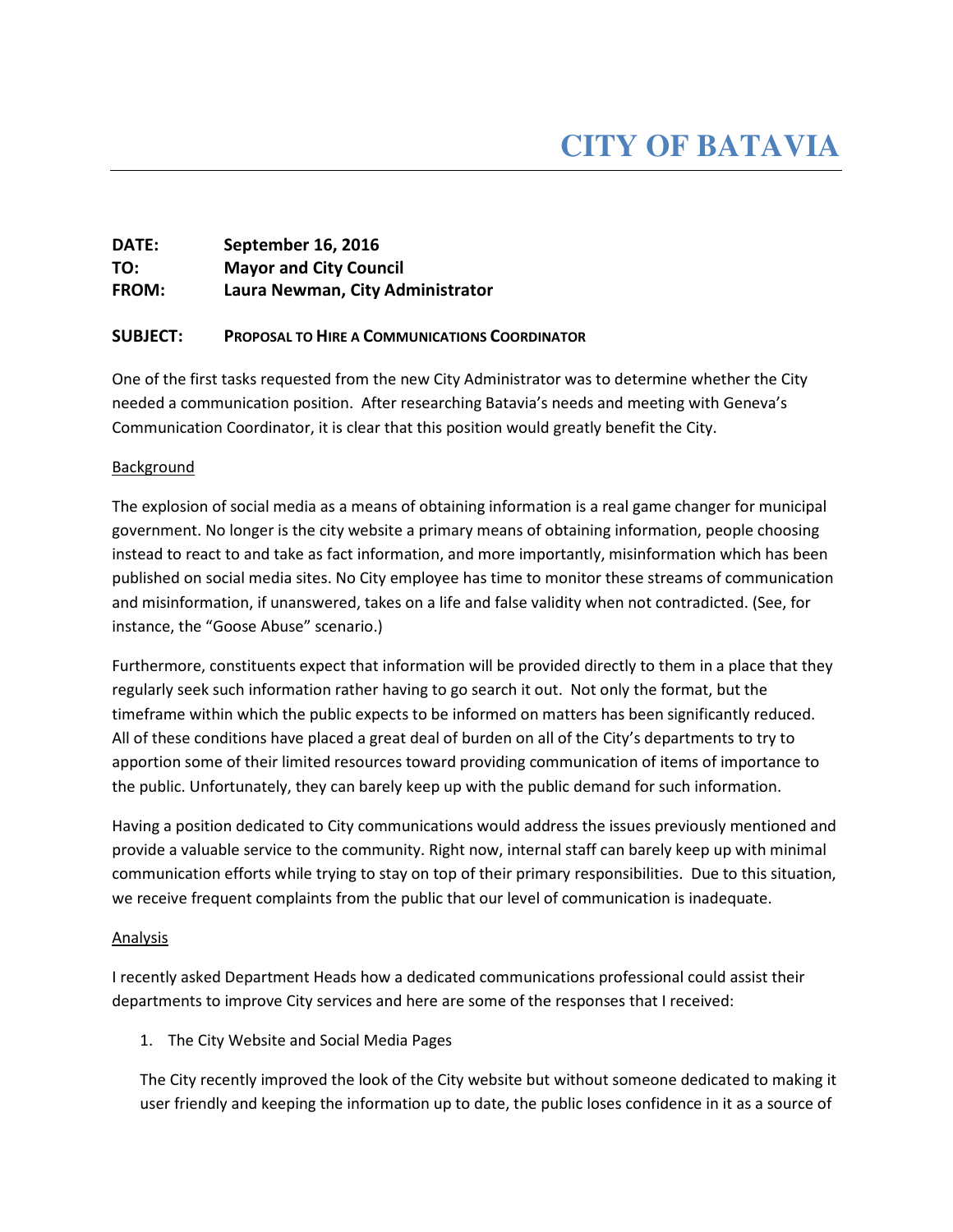information. One of the Communications Coordinator's primary responsibilities would be the website, not only design of the website and keeping the information fresh and consistent, but also to monitor the analytics such as how often the website is visited and what information are those visitors looking for. A Communications Coordinator would also be able to create campaigns that encourage the public to sign up to receive automated messages from the City so that they can be informed of major events such as power outages and street closures.

The City's presence on social media today is very limited. With the addition of a Communication Coordinator, information from the City website will also be shared on social media outlets where it can pop up in users' newsfeeds and be available for them to share with their connections, thus multiplying the number of people with whom information is shared.

Another important aspect of the Communication Coordinator position will be to monitor social media conversations about the City. Where public concern is expressed on these media, the information can be routed to the appropriate City department. If incorrect information is being shared, users can be directed to City resources for correct information.

2. Public Information Officer

The Communication Coordinator would act as the City's primary point of contact for various external media sources such as newspapers, radio and television stations. This position would create frequent press releases that would be submitted to various outlets as well as providing fresh content to the City's website and social media sites.

### 3. Create Information Campaigns and Promotional Materials

This position would be responsible for creating information campaigns aimed at getting important information to appropriate parties. An example would be getting citizens to sign up for email notifications on the City website so that they can receive personal notification of important events. At this time, there are still only a small fraction of citizens who have signed up for this service. Information campaigns can also be created that teach interested parties about services available such as how to pay your bills online or how to apply for a construction permit.

When the City embarks on long term projects, like the One Washington Place development, the Communications Coordinator can manage all aspects of communication about the project to keep the public informed. Even where a project is short term, such as a temporary road closure, advanced communication can go out to affected residents.

There is a need to create materials that promote our City to different constituencies such as potential employees, residents or businesses. The Communications Coordinator will have both photography and graphic design skills to design these materials. In addition, this position can take photographs at City events to build a library of photos that can be used on the website and social media sites to attract interest in our community.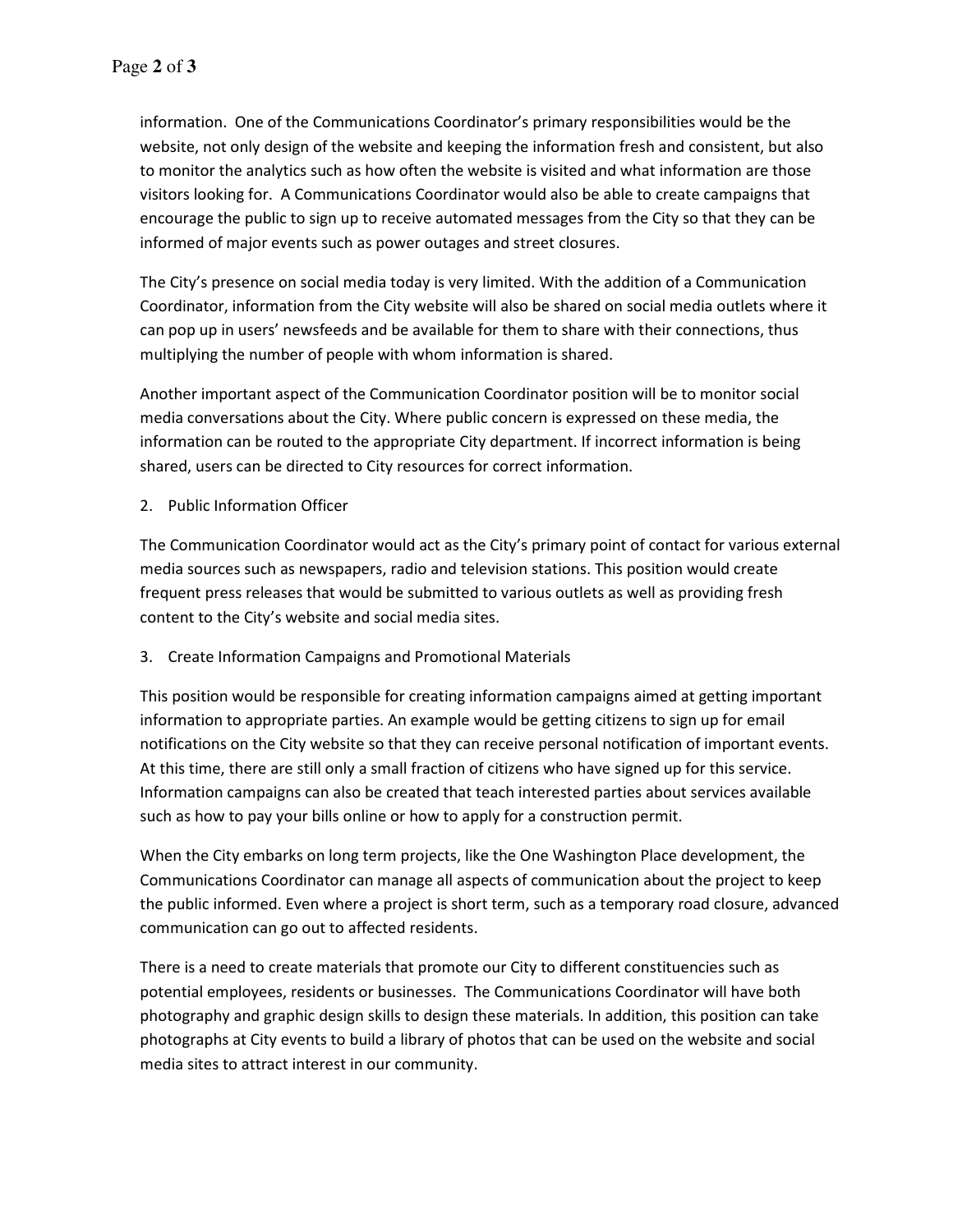## 4. Emergency Communications

Currently, the City uses its outgoing recorded message to provide information to the public about emergencies such as power outages. The Communications Coordinator will develop a program to reach citizens more efficiently and provide more detailed information.

## **Summary**

The above-listed items are some of the more important aspects of the Communications Coordinator position. A more detailed job description is attached which also outlines the required qualifications for a candidate for this position. The position would report to the City Administrator and the starting salary is expected to be 57,329 to \$79,049, however, we expect to be able to hire in the \$57,329 - \$67,320 (midpoint) range.

### Requested Action

This is not a budgeted position for 2016. However, due to the urgency of the City's need for this position, staff is requesting approval to hire this position immediately.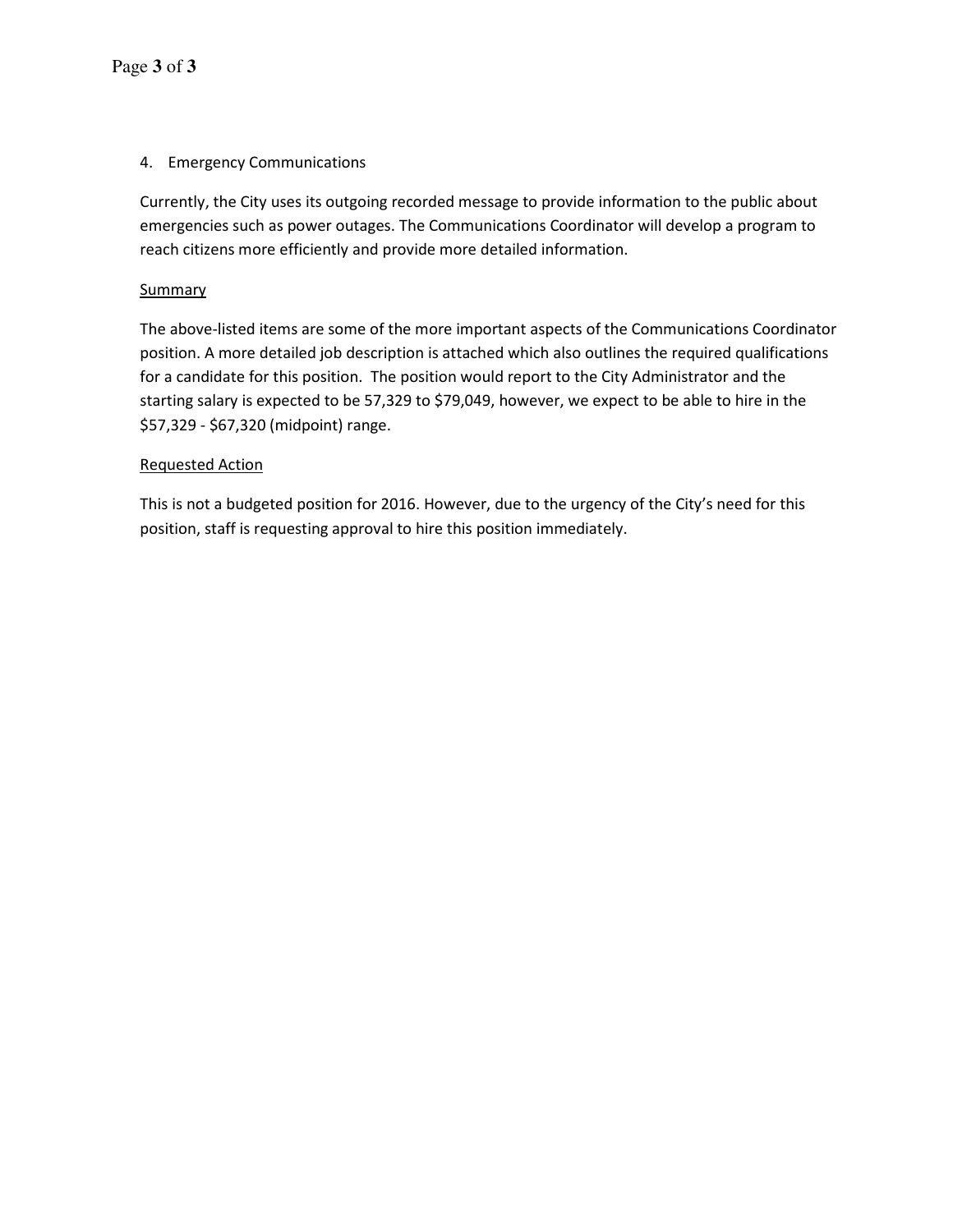

# **COMMUNICATIONS COORDINATOR COORDINATOR – Position Position Description**

| Department/Division:              | Administration |
|-----------------------------------|----------------|
| <b>Employment Status:</b>         | Full-time      |
| <b>Salary Grade:</b>              | 12             |
| <b>FLSA:</b>                      | Exempt         |
| <b>Union:</b>                     | N/A            |
| <b>Employment Commission: N/A</b> |                |
| <b>Date Approved:</b>             |                |
|                                   |                |

## **I. POSITION SUMMARY**

Under the general supervision of the City Administrator, this professional position is responsible for all aspects of City's communication plan. The City has special responsibilities regarding the for all aspects of City's communication plan. The City has special responsibilities regarding the collection and dissemination of information, and its dealing with third parties must be done so in a spirit of openness and a spirit of openness and desire for transparency. The variety of communication mechanism places more importance on the need for accuracy and clarity, and while technology can be helpful, the City must still maintain a strong communication network with all segments of the places more importance on the need for accuracy and clarity, and while technology can be helpful, the City must still maintain a strong communication network with all segments of the community. The City's communication ave BATV, website, freedom of information requests, press releases and local and state organizations.

In supporting the City's management team, this position performs a wide variety of responsible, complex and confidential administrative duties in support of the City Administrator; performs complex and confidential administrative duties in support of the City Administrator; pe duties that require considerable confidentiality, initiative, tact, mature and independent judgment; strong interpersonal and organizational skills; coordinates meetings and activities with other departments and outside agencies. independent; strong interpersonal and organizational skills; coordinates meetings and activities<br>
interdepartments and outside agencies.<br> **II.** SUPERVISION RECEIVED/EXERCISED<br>
This position serves under the direct supervis local and state<br>
wide variety of responsible,<br>
Administrator; performs<br>
e and independent<br>
meetings and activities with<br>
strator. This position has no

# **II. SUPERVISION RECEIVED/EXERCISED**

direct supervision of staff but may give direction regarding project work to other departments from time to time through Department Heads. from time to time through Department Heads

## **III. ESSENTIAL DUTIES & RESPONSIBILITIES DUTIES**

- Determines with the City Administrator, the annual and future goals and objectives of the City's Communications initiative in support of the Strategic Plan. City's Communications initiative in support of the Strategic Plan.
- Develops communication strategies which may include conducting research, increasing website visibility of content, communicating with the media and writing content. These strategies will effectively and efficiently deliver the city's message and support and promote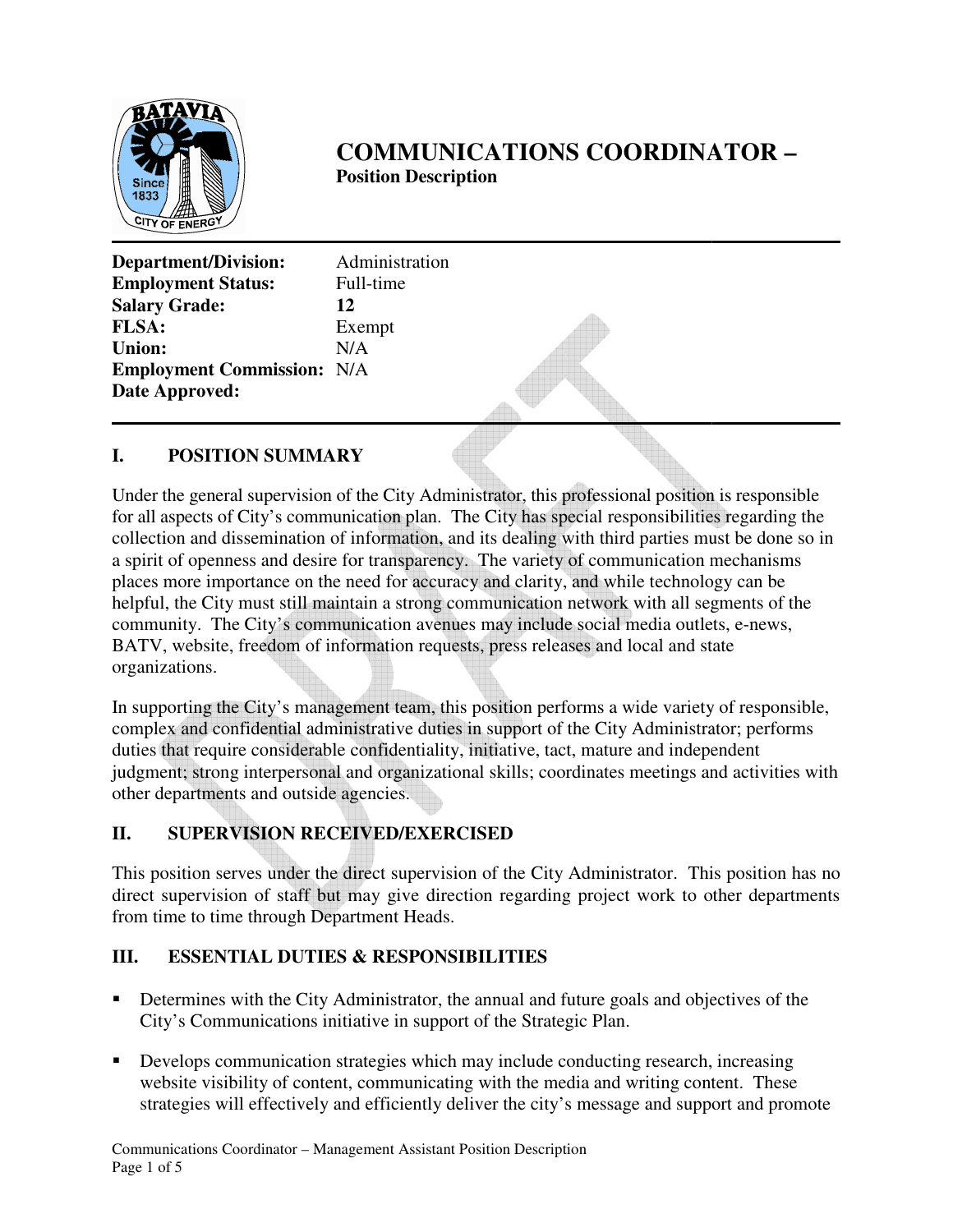the city's mission and key beliefs.

- Maintain knowledge of emerging modes of communication and assess their applicability to and/or inclusion in City's communication program. Maintain open lines of communication with all community organizations provide prompt responses to requests for public information about the city.
- Coordinate the development and maintenance of the city's website, Intranet and other information platforms as the City deems appropriate such as Twitter and Facebook to ensure an efficient, effective, user-friendly information source.
- Serve as the City's primary Freedom of Information Act officer and coordinate the response of FOIA requests through the responsible departments in the manner defined by law.
- Coordinate the writing and development of surveys, newsletters, annual reports, informational brochures, messages, videos and presentations for distribution to the public. Update existing and new brochures/letters/forms as needed.
- Act as the spokesperson for the city. Serve as a liaison between the city and news media and develop news releases for distribution. Monitor and inform city administration of pertinent city media coverage and municipal-related media coverage.
- Act as the City's official photographer and is responsible for the archiving of the photographs taken. Develops and maintains a photo library of City activities, programs, services, special events and facilities. The responsibility includes serving as the photographer, editing digital photographs and establishing a City catalog of photos and graphic images.
- Serve as a resource to, and work with, department heads to communicate department-specific programs/activities to the public.
- Work in conjunction with other department leaders to coordinate crisis management communications for the city.
- When determined appropriate, attend City Council and COW meetings to communicate communication initiatives to the residents and City Council and gather information and public input at the meetings. Represent the city by serving on various community and internal committees/boards such as Special Events.
- Assist the City's Economic Development Program Director and/or Consultant in developing and executing marketing plans, programs and initiatives. Additionally support Economic Development through the website page(s) on tasks such as updating the demographic and socio-economic data, inventory of available commercial and industrial properties and the business recruiting and retention incentive programs.
- **Promote the city and its departments through various award and recognition programs at the** city, county, state and national levels.
- Performs other duties as assigned.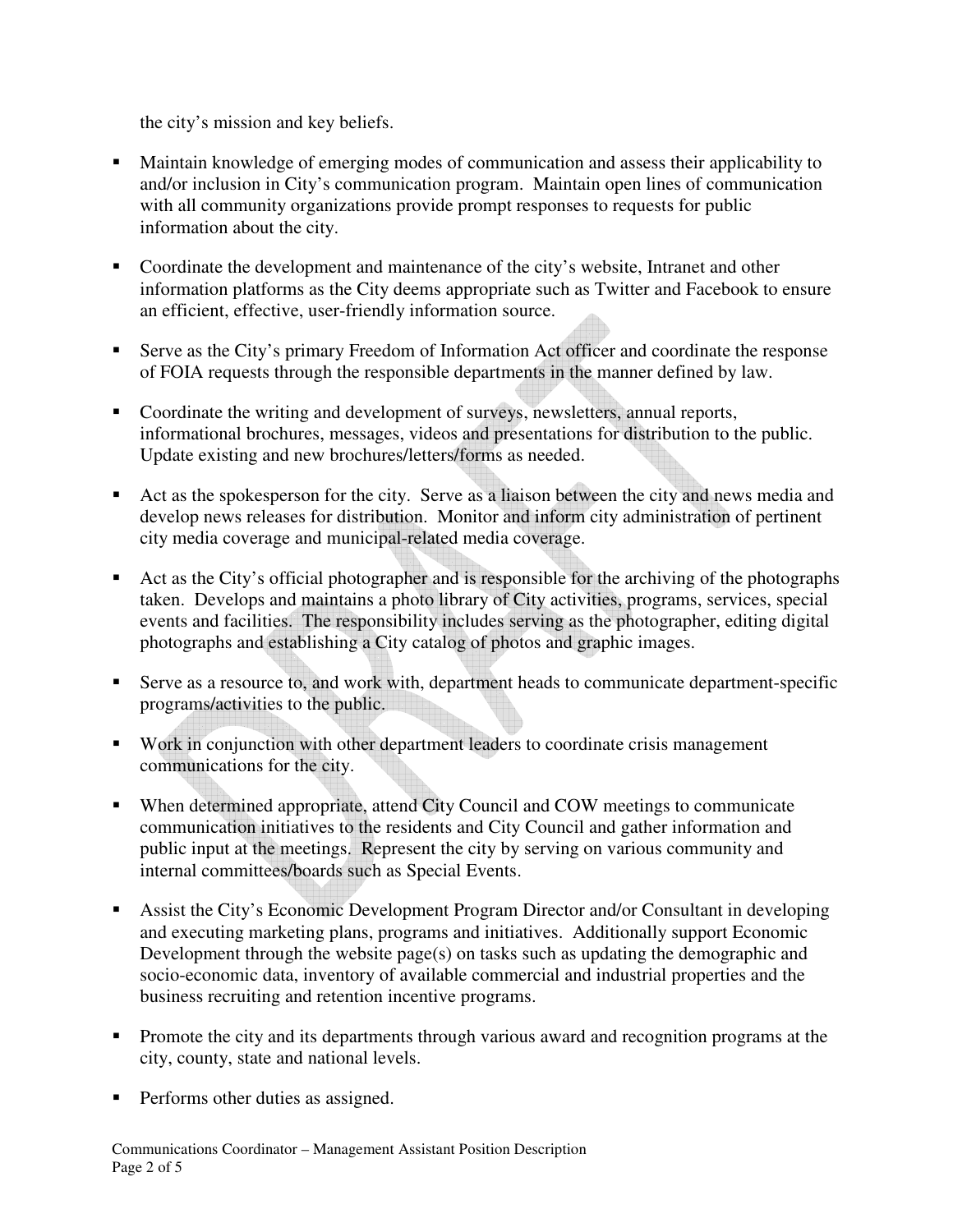## **IV. MINIMUM QUALIFICATIONS – EDUCATION & EXPERIENCE**

Graduation from a four-year college or university with a bachelor's degree in communications, journalism, marketing and/ or business administration. A minimum of three (3) years of experience in communications and/or marketing or any equivalent combination of education and experience which provides necessary knowledge, abilities, and skills.

## **V. MINIMUM QUALIFICATIONS - KNOWLEDGE, SKILLS & ABILITIES**

- Significant experience in municipal community relations, public relations, public/governmental affairs and/or journalism preferred.
- Ability to establish and maintain an effective working relationship with elected officials, employees, agencies, other governmental units and the public using strong interpersonal communication skill.
- Ability to work independently with initiative to complete both long-term and short-term projects under a deadline.
- Photography, video experience preferred.
- Demonstrated ability to handle confidential material and information in an ethical, professional manner.
- Ability to speak and communicate clearly in an office environment and successfully communicate through various social media outlets.
- Ability to speak and make presentations effectively before groups of employees, elected officials or residents
- Ability to compose routine correspondence and routine reports in a clear, concise, logical, and effective manner, utilizing proper grammar, spelling, punctuation, sentence structure, and tone.
- Ability to collect, logically organizes, and analyze information, and make appropriate decisions or recommendations within scope of position responsibilities.
- Ability to solve problems and exercise good sound judgment independently.
- Ability to accurately proofread and edit documents for correct grammar, spelling, sentence structure, punctuation, tone and content.
- Ability to effectively utilize Microsoft Office products (Word, Excel, PowerPoint, Publisher) standard features to create properly designed and formatted documents/flyers/brochures and maintain calendar and communication.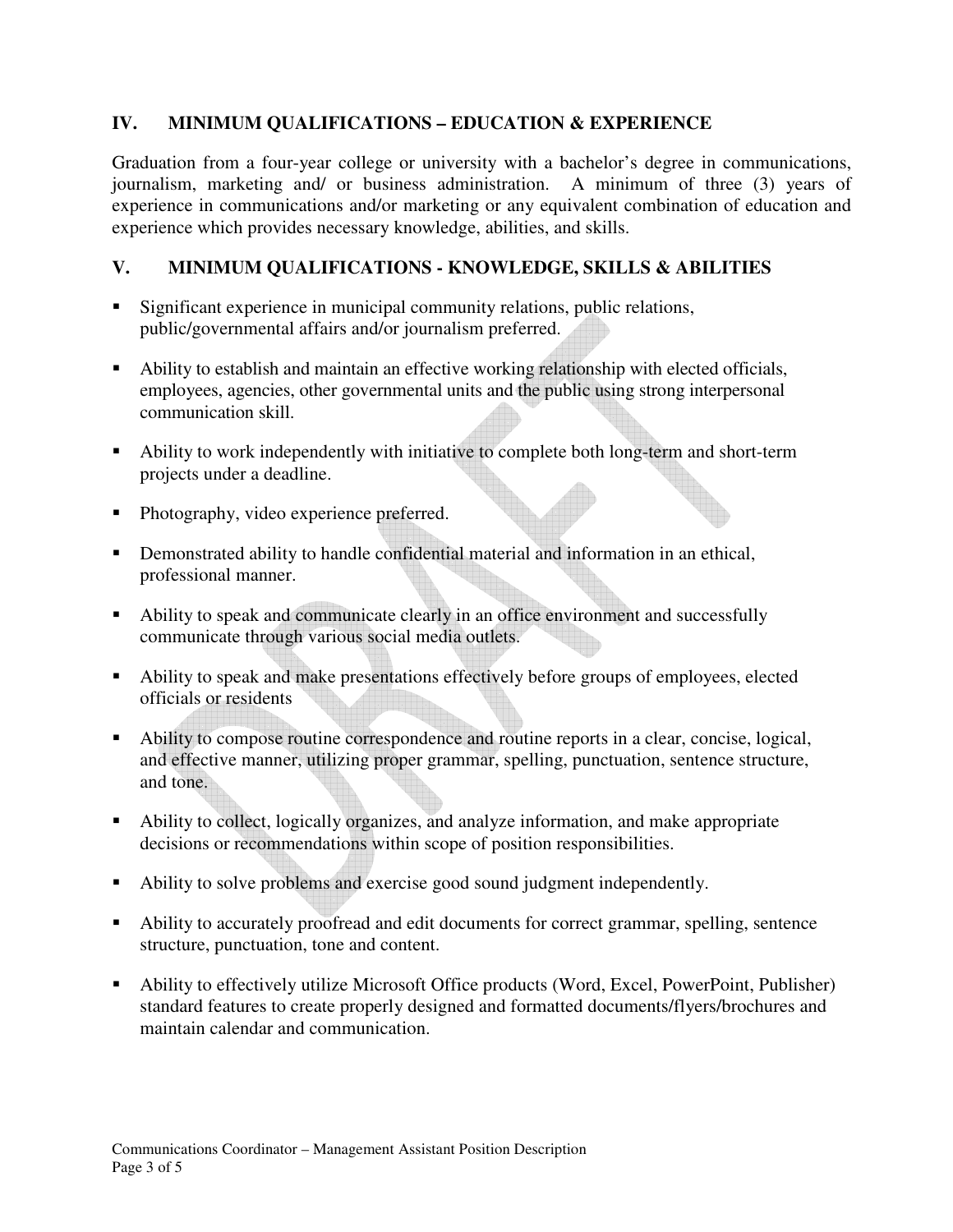- Ability to perform moderately complex mathematical calculations, including the ability to add, subtract, multiply, and divide in all units of measure, using whole numbers, common fractions, and decimals, and to compute percentages,
- Ability and willingness to respond to sensitive situations twenty-four (24) hours a day, seven (7) days a week, and to carry a wireless communication device.

# **VI. SPECIAL REQUIREMENTS/QUALIFICATIONS**

State of Illinois Class "B" Driver's License.

## **VII. PHYSICAL DEMANDS**

The physical demands described here are representative of those that must be met by an employee to successfully perform the essential functions of this job. Reasonable accommodations may be made to enable individuals with disabilities to perform the essential functions.

Light physical activity performing non-strenuous daily activities of a productive/technical nature at moderate noise levels in a well-lighted, heated and/or air-conditioned indoor office setting with adequate ventilation, including:

- 1. Physical ability to sit, stand, walk, climb, balance, stoop, kneel or crouch.
- 2. Physical ability to reach items with arms and hands and manual dexterity and fine motor skills sufficient to perform all essential and additional job functions and basic requirements listed above.
- 3. Physical ability to hear ordinary conversation, such as questions from residents, as well as other sounds, such as the telephone ringing, etc.
- 4. Ability to see close, at a distance, and with peripheral vision as well as to adjust vision focus.
- 5. Work is performed mostly in an office setting, but the position also requires the employee to drive to visit other City facilities as well as to appear outdoors and indoors at various public functions.
- 6. The employee is occasionally required to walk, and lift and/or move up to 25 pounds.

**This job description should not be interpreted as all-inclusive or as an employment agreement between the employer and employee. It is intended to identify the essential functions and requirements of this job and is subject to change as the needs of the employer and requirements of the job change. Incumbents may be required to perform job-related responsibilities and tasks other than those stated in this specification. Any essential function of this position will be evaluated should an incumbent/applicant be unable to**